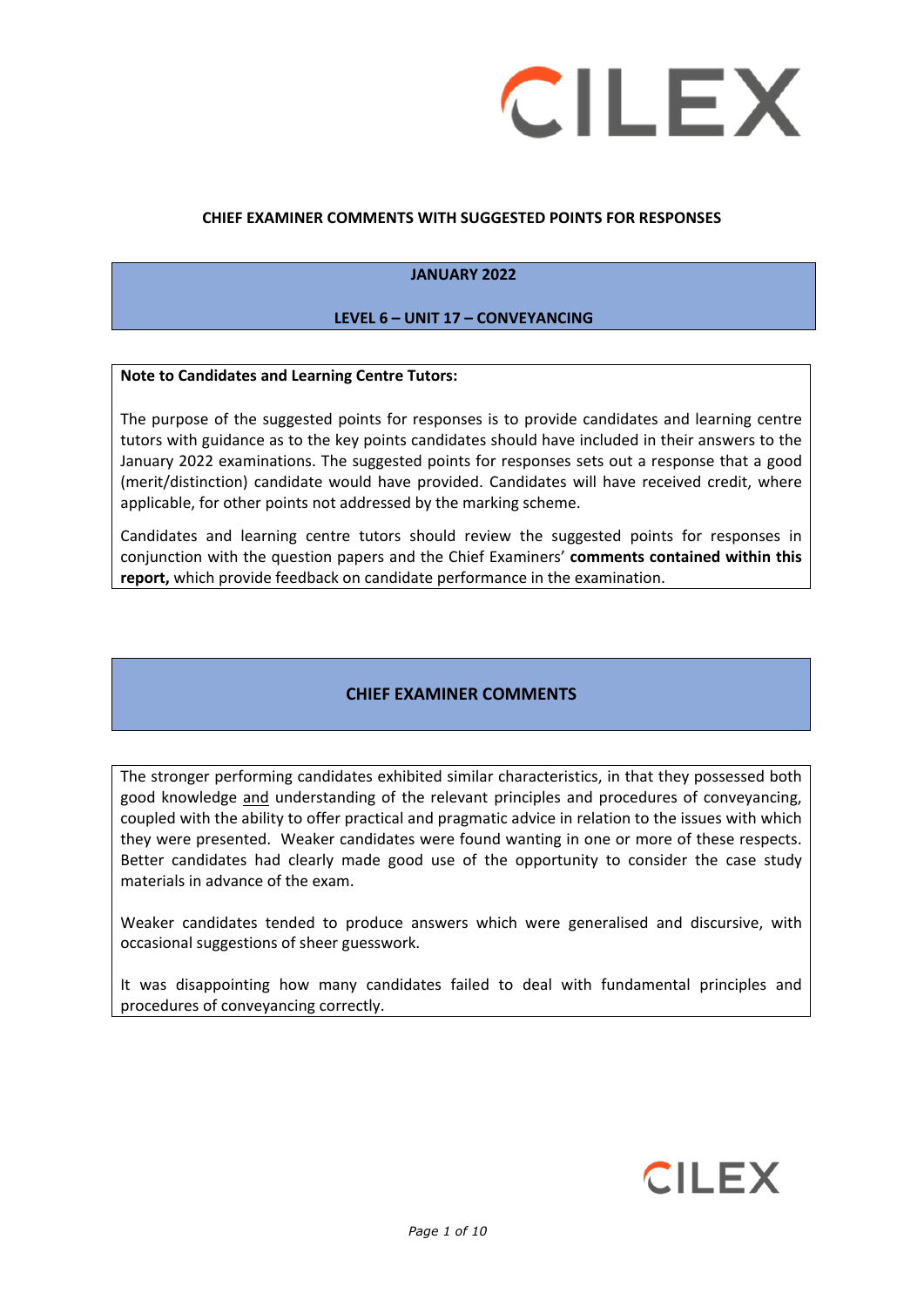### **CANDIDATE PERFORMANCE FOR EACH QUESTION**

### **Question 1(a)**

A disappointing number of candidates scored no marks on this question. The better candidates recognised that the question was referring to the fact that the Lease contained a qualified covenant against assignment – which was clause 2  $(g)$  in the Lease. So, the lease can only be lawfully assigned if consent from the landlord was obtained. Entry number 4 reflects this and confirms that the registration of the assignee as registered proprietor is subject to the rights of and possible defeasance by the Landlord if consent was not obtained.

## **(b)**

Again, this was not well answered. It concerned the forfeiture clause and stronger candidates pointed out that whilst a forfeiture clause was normal, the fact that this operated on the tenant's death, bankruptcy or breach of covenant would not be acceptable to a Lender, in this case the Nationwide Building Society. Candidates should have concluded that the Landlord should have been approached to obtain a deed of Variation so that the property will be mortgageable.

## **(c)**

Most candidates recognised that clause  $2(g)(i)$  of the lease contained a covenant against assignment of the Lease and that the Landlords consent would be needed and obtained by the tenant at the tenant's expense. Stronger candidates recognised that S 19 of the Landlord and Tenant Act 1927 converts the covenant into a fully qualified covenant which means that the consent of Landlord cannot be unreasonably withheld. Standard conditions 8.3.2(a) and Standard condition 8.3.3. should also have been referred to.

## **(d)**

This was completed with varying degrees of accuracy. The name of the seller caused a problem to weaker candidates. Edward Morgan was on the title with his mother Olga who had died. They held as joint tenants, so Olga was not a party to the contract as the right of survivorship applied. Nor was Mr Morgan's Wife a party as she was not on the title at all. All candidates mentioned the correct buyers, but some did not mention their present address. For the full mark candidates were required to give the correct names and address as well. There were varying responses to "specified incumbrances" – and stronger candidates referred to the official copies -date and time they were issued except for financial charges.

The balance purchase price caused problems for some candidates. For the additional signatories' requirements, most candidates stated the trio of Suzanne, Molly and Christian Morgan to sign as occupiers, although some diverse answers were stated as well.

# **Question 2(a)**

Most candidates drafted a reasonably efficient email to the clients stating that they would not be able to carry out their intentions to use the property as they wish because of the restrictive covenants contained in the 1980 Conveyance. Stronger candidates offered a way forward and the three main solutions were : approaching the person having benefit of the covenant – who better candidates correctly identified as Maurice Weaver,( although a substantial number of candidates

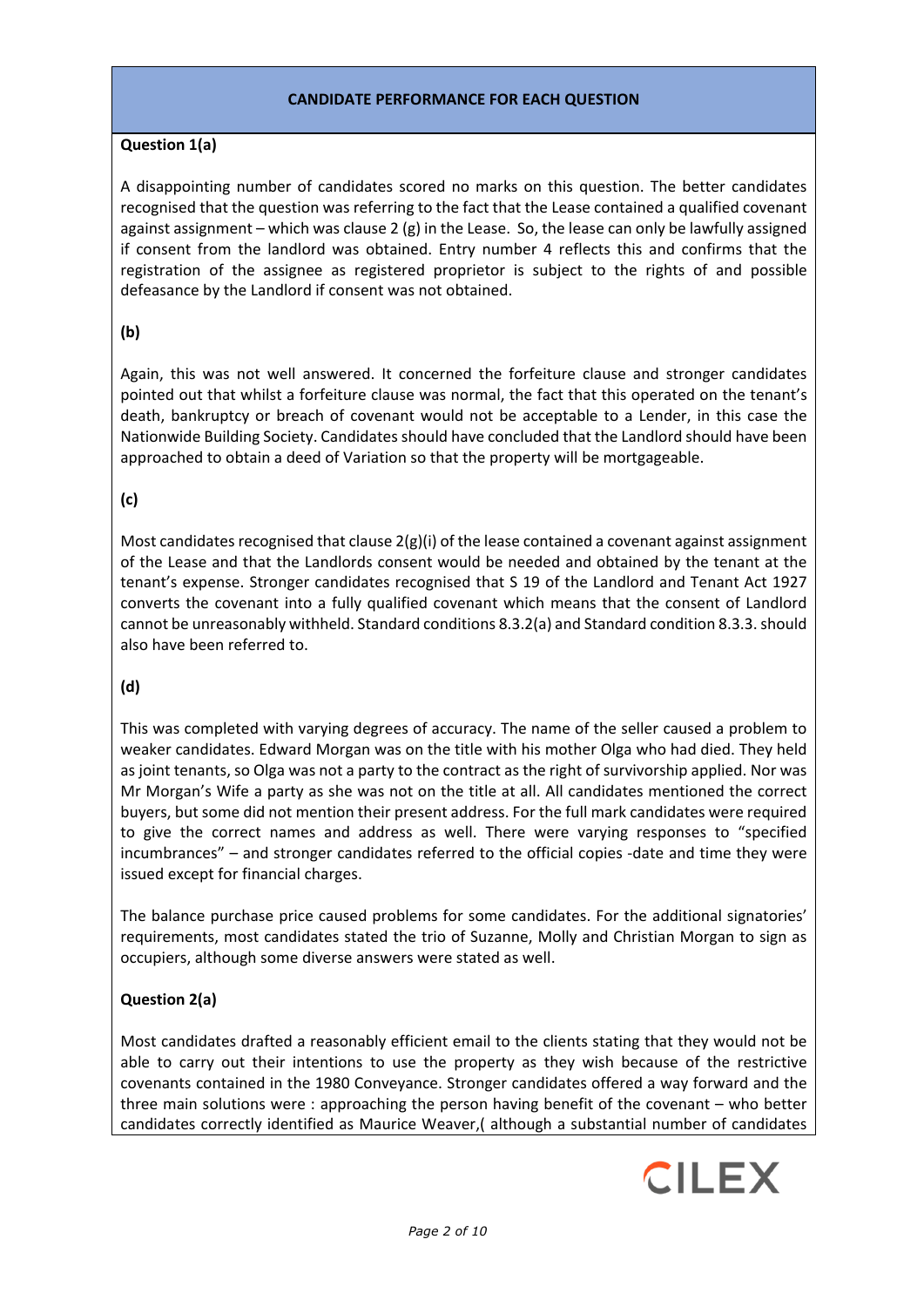went for Marshall Builders);the Upper Chamber (Land Tribunal)for a release under S 84 LPA 1925 and indemnity insurance .

The question did not require a discussion of any planning requirements but despite this being made clear in a note on the paper some candidates pursued this area. Unfortunately, no marks were available for that area.

# **2(b)**

Candidates were required to explain what errors or omissions were in the Transfer – drafted by the seller's lawyer as is the current trend, and included in the contract package. The Transferor was shown as Dorothy Deborah Jean Isherwood -most candidates spotted that she had purchased in the name of Jones – this was not the issue- the issue was, as strong candidates explained, that her and Edward has bought this property as tenants in common and the fact that he is now deceased means a second trustee must be appointed. Strong candidates explained the overreaching provisions, and a few offered wording for the appointment of second trustee. Most candidates picked up the fact that there were typos in Mrs Morgan's name. Mostly all candidates realised that a full title guarantee should be given. Quite a few candidates stated that an indemnity clause should be included as there was a covenant contained in the 1980 and 1985 Conveyance. Some offered wording

## **Question 3(a)**

Stronger candidates realised that Christian could have a resulting trust in the property and also as he was going into occupation, he could have an overriding interest under LRA 2002. The Lender will of course require a first charge on the property; so, if Christian goes ahead with the loan a deed of postponement will be necessary for the charge or form of consent so that the Lenders charge has priority over Christian's interest. The consent of the lender would have to be obtained and the client's consent obtained to report the matter to the Lender.

# **(b)**

Stronger candidates realised that there was already a right granted over Sea Lane by virtue of the 1980 Conveyance which is carried over in the 1985 Conveyance, and this was subject to a contribution as to its maintenance. So it was a question of finding out the current state of the road and whether or not the Sellers had been called upon for its maintenance and how much they had to pay. Weaker candidates completely overlooked that the right was already in existence so there were diverse comments as to how they could proceed or whether the clients should proceed as they feared the property would be land locked.

# **(c)**

This was answered reasonably well with most candidates gaining at least half of the 6 marks available for stating that the sale would require a formula C exchange as there was a chain, but the purchase was now at the top of the chain so a formula B transaction could take place. The question went on to ask what undertakings would be involved here. Whilst the stronger candidates stated correctly that the implied undertakings in an exchange were that the clients' signed contract would be put in the post or DX that evening together with the deposit if not held to order; some weaker candidates got confused with postal completions and stated the undertakings implied on completion, which of course was not relevant to an exchange.

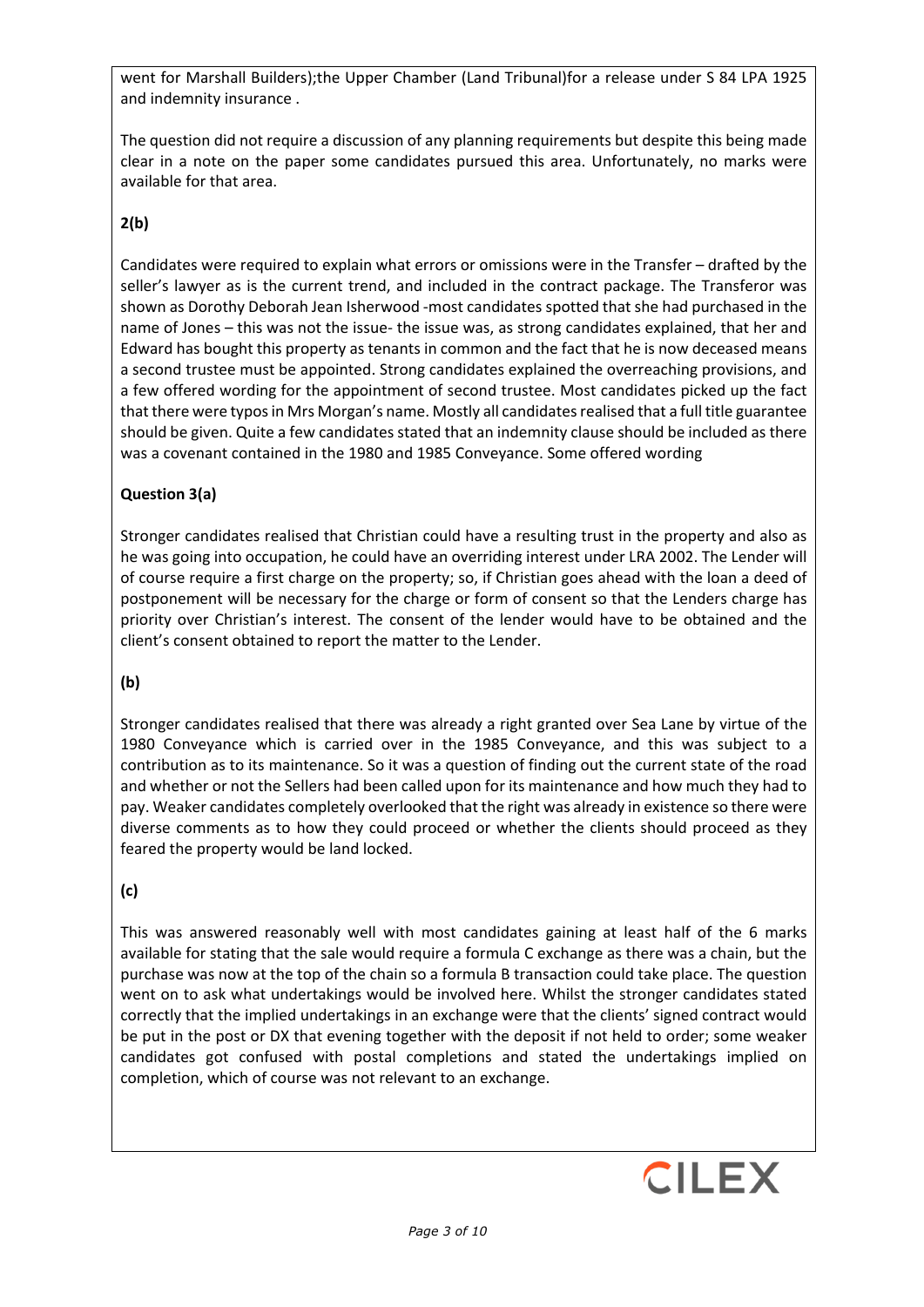## **Question 4(a)**

This was somewhat of a mixed range of answers. The title being unregistered candidates should have stated that a K15 Land Charge search should have been made against the seller in the name of Jones – her maiden name and her married name of Isherwood, and against the full name of her late husband and also Marshall Builders. The relevant period of years should be included. The question also asks what possible entries might be revealed and stronger candidates stated that the covenants contained in the 1980 Conveyance should be registered as a D ii Land Charge.

The other required search is a K16 Bankruptcy search against your clients, the buyers in their full names. However, quite a proportion of candidates ignored the fact the title was unregistered and stated that an OS1 was required. A few candidates missed that the fact that the question referred to pre-completion searches and detailed searches they would requisition in a pre -exchange scenario.

### **(b)**

This question was answered reasonably well by most candidates. The post completion steps were firstly to pay the Stamp Duty Land Tax – an online calculator was provided, and the majority of candidates worked out that it was £12,500 and that it must be paid within 14 days.

The other aspect was the submission to the Land Registry as a first registration within a period of two months. A minority of candidates stated that an AP form would be submitted but the stronger candidates correctly stated that the forms required would be an FR1 together with the original deeds listed on DL and also a form DI -relating to any potential over riding interests and a cheque to cover the fee payable.

## **SUGGESTED POINTS FOR RESPONSE**

| <b>Question</b><br><b>Number</b> | <b>Suggested Points for Responses</b>                                                                                                                                                                                                                                                                                                                                                                                                                                                                                                                                                                                                                                                                        | <b>Max</b><br><b>Marks</b> |
|----------------------------------|--------------------------------------------------------------------------------------------------------------------------------------------------------------------------------------------------------------------------------------------------------------------------------------------------------------------------------------------------------------------------------------------------------------------------------------------------------------------------------------------------------------------------------------------------------------------------------------------------------------------------------------------------------------------------------------------------------------|----------------------------|
| 1(a)                             | The Lease contains a qualified covenant against assignment (clause<br>$2(g)$ ). Any assignment of the Lease will, therefore, only be 'lawful' if the<br>Landlord's consent is obtained. If consent is not obtained, the Lease is<br>vulnerable to forfeiture by the Landlord. Where the Landlord's consent<br>is not lodged with HM Land Registry when an application is made to<br>register an assignment, HM Land Registry cannot be satisfied that the<br>Lease has lawfully been assigned. Entry 4 reflects this and confirms that<br>the registration of the assignee as registered proprietor is subject to the<br>rights of, and possible defeasance by, the Landlord if consent was not<br>obtained. | 6                          |
| 1(b)                             | The right to forfeit entitles a landlord to re-enter the property (ie to<br>determine the lease and recover possession from the tenant) on the<br>happening of specified events.                                                                                                                                                                                                                                                                                                                                                                                                                                                                                                                             | 9                          |
|                                  | Where a tenant has acquired leasehold property with the assistance of<br>mortgage finance and has charged the property as security for the<br>amount advanced, the lender will lose its security if a specified event                                                                                                                                                                                                                                                                                                                                                                                                                                                                                        |                            |

## **LEVEL 6 – UNIT 17 – CONVEYANCING**

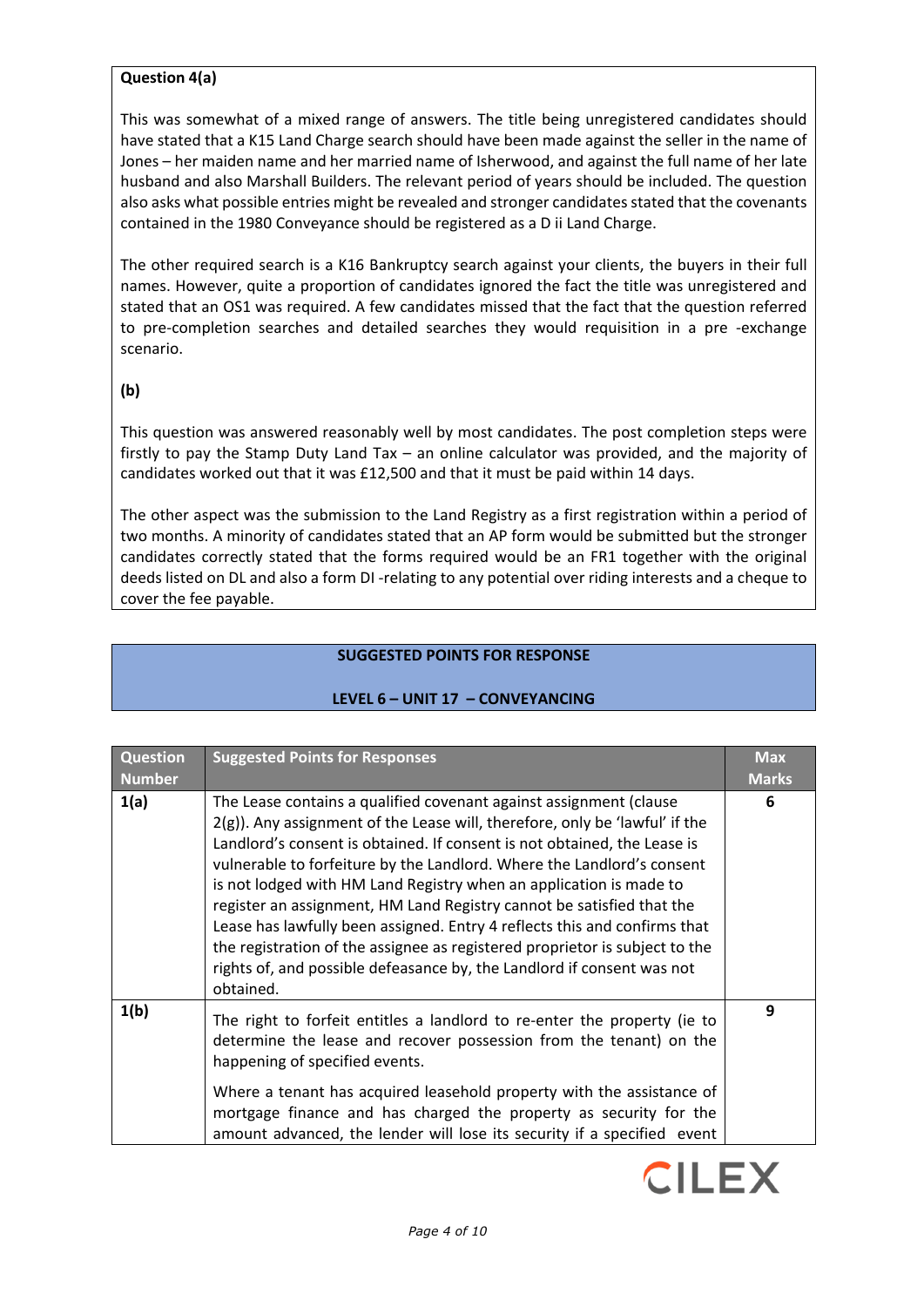|      | occurs during the term of the mortgage. This will be unacceptable to the<br>lender: see (in relation to insolvency) section 5.14.2 of the UK Finance<br>Mortgage Lenders' Handbook ('the Handbook').                                                                                                                                                                                                                                                                                                                          |   |
|------|-------------------------------------------------------------------------------------------------------------------------------------------------------------------------------------------------------------------------------------------------------------------------------------------------------------------------------------------------------------------------------------------------------------------------------------------------------------------------------------------------------------------------------|---|
|      | The Buyers are purchasing 20 Chapel Drive with a mortgage from the<br>Nationwide Building Society. Clause 5 of the Lease provides for forfeiture<br>of the Lease on the bankruptcy or death of the Tenant during the Term.<br>Although the Buyers' conveyancer could enquire if the Nationwide would<br>accept the forfeiture clause as it stands, there is no reason to believe that<br>the Nationwide would agree to this (see Part 2 of the Handbook).                                                                     |   |
|      | If that is the case, our clients will have to approach the Landlord and try<br>to obtain a deed of variation so that the offending provision can be<br>removed from the Lease. They will have to do this at their own expense<br>and the time required may impact on the timescales for exchange<br>and/or completion.                                                                                                                                                                                                        |   |
| 1(c) | <b>Responses should include:</b>                                                                                                                                                                                                                                                                                                                                                                                                                                                                                              | 9 |
|      | Clause $2(g)(i)$ of the Lease contains a qualified covenant against<br>assignment. This means that the Sellers cannot sell (assign) 20 Chapel<br>Drive without first obtaining the Landlord's written consent. Section 19<br>of the Landlord and Tenant Act 1927 converts this covenant into a 'fully<br>qualified' covenant: this means that the Landlord's consent cannot be<br>unreasonably withheld. In the present case there is no basis for thinking<br>that the Landlord has any justifiable basis to refuse consent. |   |
|      | You will need to identify the current Landlord (recent ground rent<br>receipts should provide this information) and make a written application<br>to them for consent. Section 1(3) of the Landlord and Tenant Act 1988<br>requires the Landlord to deal with the application for consent within a<br>reasonable time.                                                                                                                                                                                                        |   |
|      | The consent will typically be given by way of a formal licence to assign,<br>which will need to be provided to the Buyers' conveyancers on<br>completion.                                                                                                                                                                                                                                                                                                                                                                     |   |
|      | As between the Landlord and the Tenant, the Tenant must pay the costs<br>(see clause 2(g)(i) of the Lease). As between the Seller (Tenant) and the<br>Buyer, the costs are again the responsibility of the Seller (see Standard<br>Condition $8.3.2(a)$ ).                                                                                                                                                                                                                                                                    |   |
|      | <b>Responses could include:</b>                                                                                                                                                                                                                                                                                                                                                                                                                                                                                               |   |
|      | Candidates may refer to Standard Condition 8.3.3 (potential for<br>rescission if licence to assign is not obtained at least three working days<br>before the completion date).                                                                                                                                                                                                                                                                                                                                                |   |
| 1(d) | Seller:<br>Edward Morgan of 20 Chapel Drive, Giffard Park, Milton Keynes<br><b>MK14 5LA</b>                                                                                                                                                                                                                                                                                                                                                                                                                                   | 5 |

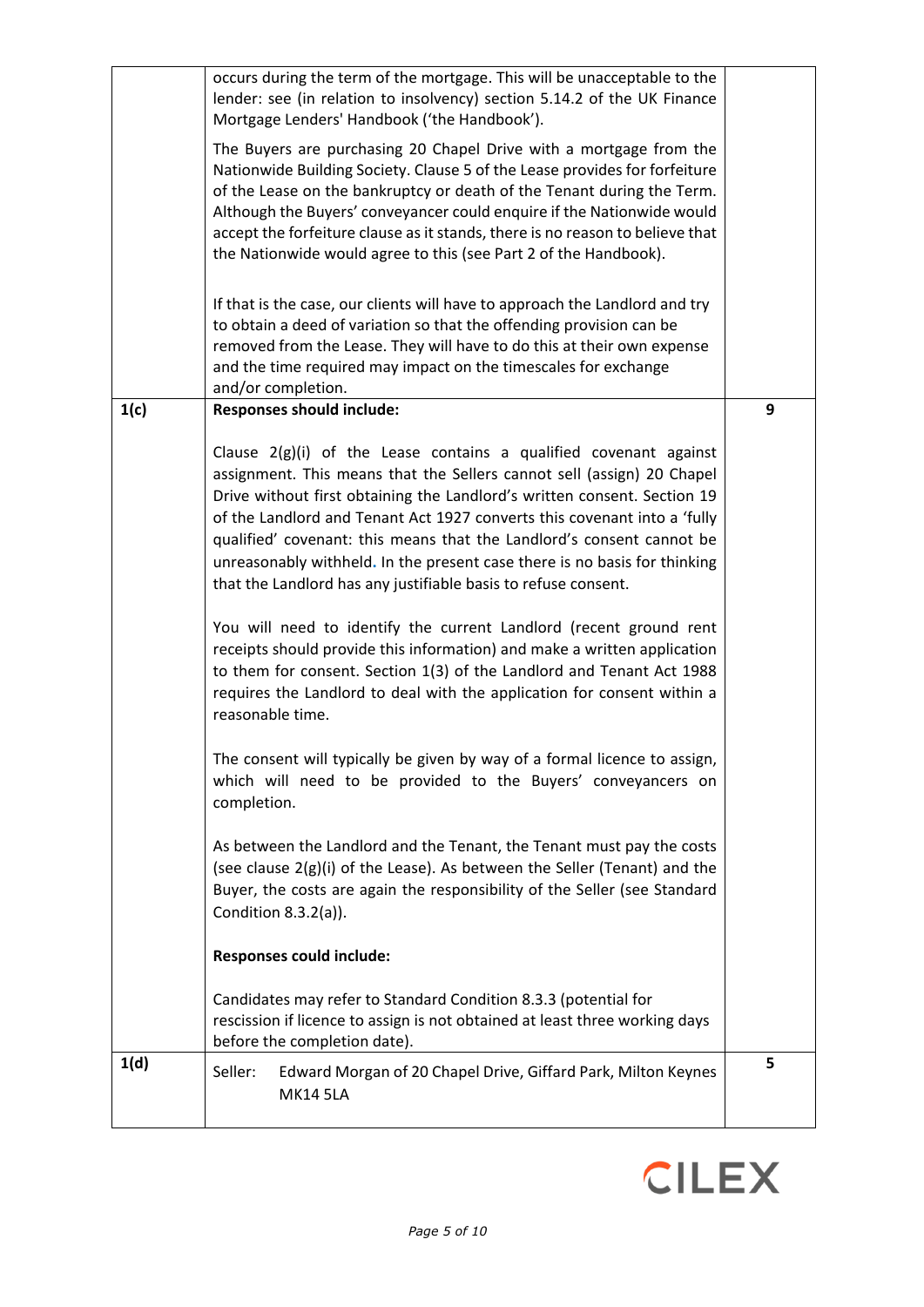|                            | <b>Question 1 Total:</b>                                                                                                                                                           | 29 marks |
|----------------------------|------------------------------------------------------------------------------------------------------------------------------------------------------------------------------------|----------|
| Additional<br>Signatories: | Suzanne Frances Morgan, Christian Morgan and<br>Molly Morgan                                                                                                                       |          |
| Balance:                   | £361,500                                                                                                                                                                           |          |
| Specified<br>Incumbrances: | Those disclosed in the official copies dated 5 January<br>2022 and timed at 14.38.24 (except for the financial<br>charge referred to at entry number 1 in the charges<br>register) |          |
| Buyer:                     | Richard Henson and Fiona Anne Henson both of 123 Mount Hill<br>Avenue, Old Stratford, Milton Keynes, MK12 5AL                                                                      |          |

| <b>Question</b><br><b>Number</b> | <b>Suggested Points for Responses</b>                                                                                                                                                                                                                        | <b>Max</b><br><b>Marks</b> |
|----------------------------------|--------------------------------------------------------------------------------------------------------------------------------------------------------------------------------------------------------------------------------------------------------------|----------------------------|
| 2(a)                             | <b>Responses should include:</b>                                                                                                                                                                                                                             | 13                         |
|                                  | Identifying the restrictive covenants in the Schedule to the 1980<br>Conveyance and relating them to the clients' wish to use the<br>property to offer bed and breakfast accommodation, to keep<br>bees and poultry and to sell home-produced eggs and honey |                            |
|                                  | Advising of the potential breach of covenant that might arise, and<br>the possible remedies of damages and/or injunction                                                                                                                                     |                            |
|                                  | Identifying that the real risk is not the breach per se, but the<br>existence of someone who has the benefit of the covenants and<br>is prepared to enforce them                                                                                             |                            |
|                                  | Outlining possible options, with appropriate discussion of<br>advantages and disadvantages of each:                                                                                                                                                          |                            |
|                                  | abandon the purchase<br>٠                                                                                                                                                                                                                                    |                            |
|                                  | abandon their proposed use<br>٠                                                                                                                                                                                                                              |                            |
|                                  | carry on regardless and hope no-one comes forward to<br>٠<br>enforce the covenants                                                                                                                                                                           |                            |
|                                  | negotiate a release<br>٠                                                                                                                                                                                                                                     |                            |
|                                  | apply to the First-tier Tribunal (Lands Chamber) under<br>٠<br>Law of Property Act 1925, s 84 to modify or discharge the<br>covenants                                                                                                                        |                            |
|                                  | take out restrictive covenant indemnity insurance with<br>٠<br>an offer to obtain an illustrative quote so that the clients<br>can assess the potential cost                                                                                                 |                            |
|                                  | Responses could include:                                                                                                                                                                                                                                     |                            |

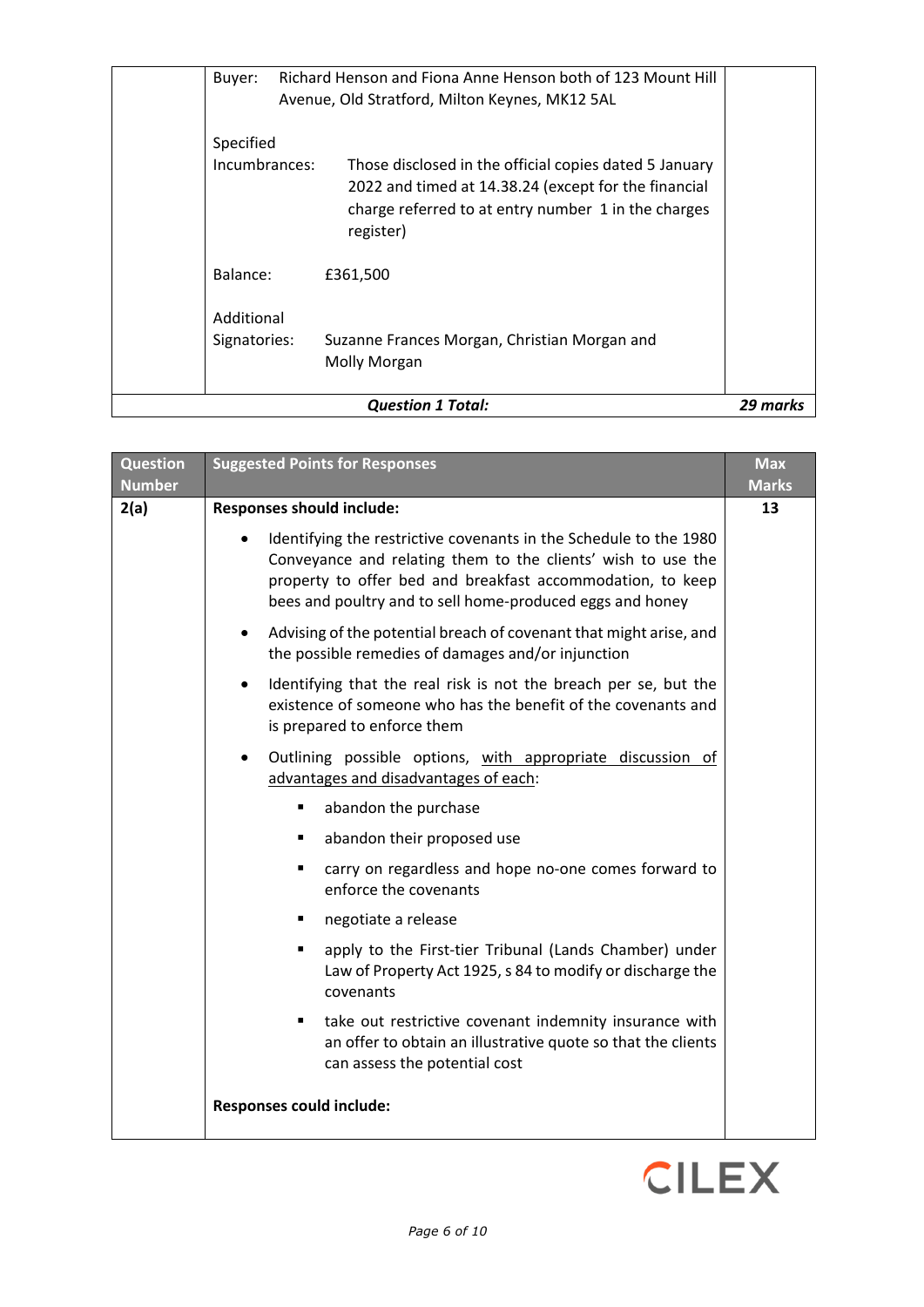|      | Candidates may advocate a particular option (with reasons) or may ask<br>the clients to consider the options and then invite instructions and/or<br>offer the opportunity of further discussion. Either approach is<br>acceptable.                                                                                                                                                                                                                                        |          |
|------|---------------------------------------------------------------------------------------------------------------------------------------------------------------------------------------------------------------------------------------------------------------------------------------------------------------------------------------------------------------------------------------------------------------------------------------------------------------------------|----------|
| 2(b) | Transferor: Dorothy Deborah Jean Isherwood and [X].                                                                                                                                                                                                                                                                                                                                                                                                                       | 11       |
|      | Given that Mr and Mrs Isherwood held the property as beneficial tenants<br>in common prior to his death, a second trustee needs to be appointed to<br>give a good receipt for the purchase monies.                                                                                                                                                                                                                                                                        |          |
|      | Transferees: Edward Morgan and Suzanne Frances Morgan.                                                                                                                                                                                                                                                                                                                                                                                                                    |          |
|      | These are simple (but significant) 'typos'.                                                                                                                                                                                                                                                                                                                                                                                                                               |          |
|      | The transferor transfers with: Full title guarantee.                                                                                                                                                                                                                                                                                                                                                                                                                      |          |
|      | Mrs Isherwood has full power to convey. There is no reason why she<br>should not give full title guarantee.                                                                                                                                                                                                                                                                                                                                                               |          |
|      | Additional provisions:                                                                                                                                                                                                                                                                                                                                                                                                                                                    |          |
|      | (a)<br>There ought to be an indemnity covenant by the transferees in<br>favour of the transferor in relation to the restrictive covenants<br>contained in the Conveyance dated 9 December 1980. Better<br>candidates may note that the omission of it works in their<br>clients' favour, so they might suggest saying nothing at this<br>point.                                                                                                                           |          |
|      | Possible wording: "The transferees covenant with the transferor<br>by way of indemnity only to observe and perform the covenants<br>contained in the Conveyance dated 9th December 1980 made<br>between (1) Maurice Ernest Weaver and (2) Marshall Builders<br>(Skegness) Limited and to keep the transferor and her estate<br>indemnified against all actions, proceedings, costs, claims,<br>demands and expenses arising from any future con-compliance<br>with them." |          |
|      | A second trustee needs to be appointed (see above).<br>(b)                                                                                                                                                                                                                                                                                                                                                                                                                |          |
|      | Possible wording might be: "So that the transferor can give a<br>good receipt for the purchase price, the transferor in exercise of<br>her statutory power appoints [X] to be a trustee of the property<br>with her."                                                                                                                                                                                                                                                     |          |
|      | <b>Question 2 Total:</b>                                                                                                                                                                                                                                                                                                                                                                                                                                                  | 24 marks |

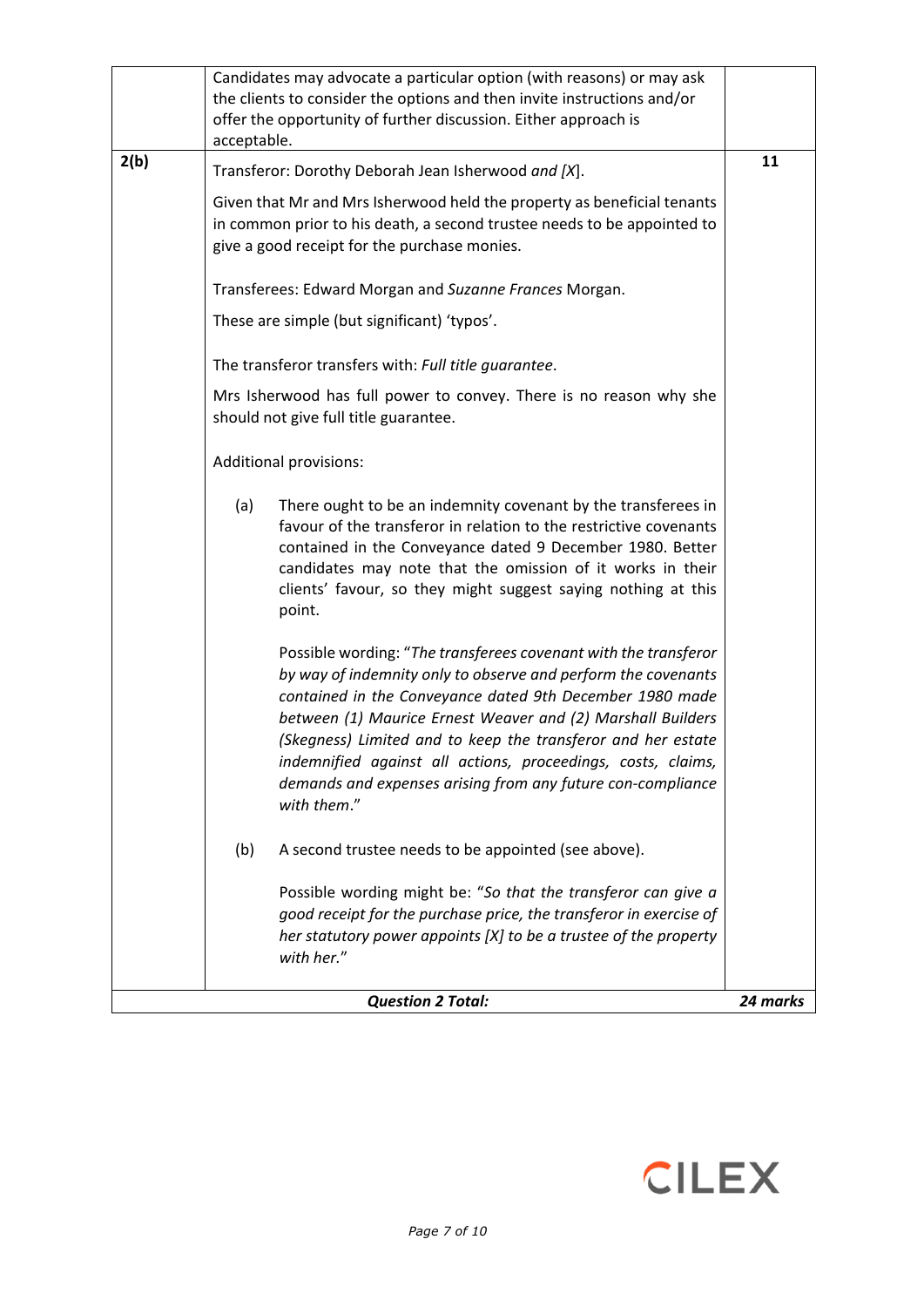| <b>Question</b> | <b>Suggested Points for Responses</b>                                                                                                                                                                                                                                                                                                                                                                                                                                                                                                                                                                                                                                                                                                                                                                                                                                                                                                                                                   | <b>Max</b>   |
|-----------------|-----------------------------------------------------------------------------------------------------------------------------------------------------------------------------------------------------------------------------------------------------------------------------------------------------------------------------------------------------------------------------------------------------------------------------------------------------------------------------------------------------------------------------------------------------------------------------------------------------------------------------------------------------------------------------------------------------------------------------------------------------------------------------------------------------------------------------------------------------------------------------------------------------------------------------------------------------------------------------------------|--------------|
| <b>Number</b>   |                                                                                                                                                                                                                                                                                                                                                                                                                                                                                                                                                                                                                                                                                                                                                                                                                                                                                                                                                                                         | <b>Marks</b> |
| 3(a)            | <b>Responses should include:</b>                                                                                                                                                                                                                                                                                                                                                                                                                                                                                                                                                                                                                                                                                                                                                                                                                                                                                                                                                        | 11           |
|                 | A contribution of £25,000 towards the acquisition cost of Windy Ridge<br>raises the possibility that Christian might claim a beneficial interest in the<br>property under either a resulting or a constructive trust. If Christian were<br>then to go into occupation (as is the current intention - see Document 2),<br>that beneficial interest would then be protected by actual occupation and<br>so might qualify (under the Land Registration Act 2002) as an overriding<br>interest. which achieves priority over the Society's mortgage. The Society<br>requires us to obtain a first legal charge in its favour (which means that<br>its charge must not rank behind any other interest).<br>The counter-argument to this is that there is no 'moment in time'<br>between completion of the purchase and the grant of the mortgage<br>during which the overriding interest could come into existence.<br>The problem would be avoided altogether if Christian were to make the |              |
|                 | loan to our clients after the purchase of Windy Ridge has completed, so<br>that it is treated as being simply a loan towards the cost of the repairs.<br>If the clients do decide to persist with the loan before completion, we<br>would have to inform the Society (see Section 5.13 of the Handbook).<br>We would need our clients' consent to do so, and if they refused their<br>consent we would have to stop acting for the Society. If we continued to<br>act for the Society, we would need to ensure that Christian signs a form<br>of consent under which he consents to the mortgage and confirms that<br>the Society's mortgage has priority over any interest that he might have<br>in the property.                                                                                                                                                                                                                                                                      |              |
| 3(b)            | <b>Responses should include:</b>                                                                                                                                                                                                                                                                                                                                                                                                                                                                                                                                                                                                                                                                                                                                                                                                                                                                                                                                                        | 8            |
|                 | Access to the property over Sea Lane (it seems reasonable to assume that<br>the Sellers do use it, given that it features as part of the address for the<br>property is enjoyed by virtue of the express grant of a right of way with<br>or without vehicles under the 1980 Conveyance (which is 'carried over'<br>in the Conveyance dated 23 November 1985). However, the exercise of<br>that right is subject to a contribution towards the cost of maintaining that<br>road. It will be necessary to make further enquiries as to the current state<br>of the road, who maintains it and whether the Sellers have ever been<br>called on to contribute to the costs of maintaining it.                                                                                                                                                                                                                                                                                               |              |
|                 | <b>Responses could include:</b>                                                                                                                                                                                                                                                                                                                                                                                                                                                                                                                                                                                                                                                                                                                                                                                                                                                                                                                                                         |              |
|                 | suggesting that the clients purchase an indemnity insurance<br>policy suggesting that the clients apply to HM Land Registry for<br>registration of the claimed easement                                                                                                                                                                                                                                                                                                                                                                                                                                                                                                                                                                                                                                                                                                                                                                                                                 |              |
| 3(c)            | <b>Responses should include:</b>                                                                                                                                                                                                                                                                                                                                                                                                                                                                                                                                                                                                                                                                                                                                                                                                                                                                                                                                                        | 6            |
|                 | The sale of 20 Chapel Drive is part of a chain transaction, and so Formula<br>C would be appropriate.                                                                                                                                                                                                                                                                                                                                                                                                                                                                                                                                                                                                                                                                                                                                                                                                                                                                                   |              |

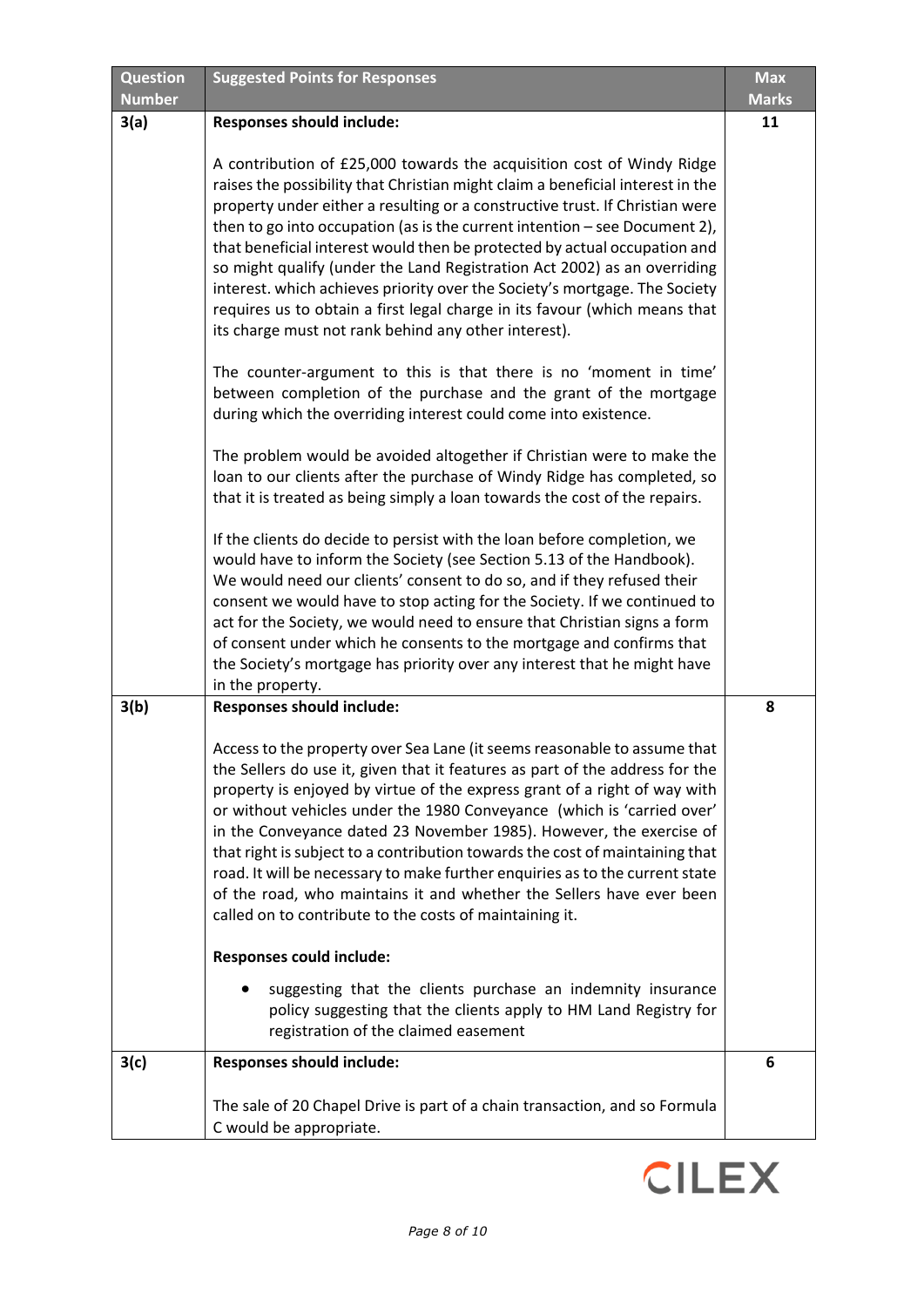| The purchase of Windy Ridge is not now (and probably never was)<br>capable of being a chain transaction (given the improbability of Mrs<br>Isherwood being able to achieve simultaneous completion on her sale<br>and purchase). Mrs Isherwood is effectively at the top of the chain, and<br>given that each conveyancer is holding their clients' respective signed<br>contracts, this means that Formula B would be appropriate. |        |
|-------------------------------------------------------------------------------------------------------------------------------------------------------------------------------------------------------------------------------------------------------------------------------------------------------------------------------------------------------------------------------------------------------------------------------------|--------|
| The undertakings I will give are:                                                                                                                                                                                                                                                                                                                                                                                                   |        |
| • to send my clients' signed part of the contract to the other by first<br>class post or DX to pay £45,000 (the 10% deposit) to Skidbrooke &<br>Co                                                                                                                                                                                                                                                                                  |        |
| <b>Question 3 Total:</b>                                                                                                                                                                                                                                                                                                                                                                                                            | 25 mar |

| <b>Question</b><br><b>Number</b> | <b>Suggested Points for Responses</b>                                                                                                                                                                                                                                                                                          | <b>Max</b><br><b>Marks</b> |
|----------------------------------|--------------------------------------------------------------------------------------------------------------------------------------------------------------------------------------------------------------------------------------------------------------------------------------------------------------------------------|----------------------------|
| 4(a)                             | Searches                                                                                                                                                                                                                                                                                                                       | 11                         |
|                                  | 1.<br>A K15 land charges search should be made in relation to each of<br>the following for the dates specified:                                                                                                                                                                                                                |                            |
|                                  | Marshall Builders (Skegness) Limited - 1980 to 1985<br>Albert Douglas Isherwood - 1985 to [year of death]<br>Dorothy Deborah Jean Isherwood - [1985 or year of marriage] to date<br>Dorothy Deborah Jean Jones - 1985 to date                                                                                                  |                            |
|                                  | Verbal explanation that candidates cannot (for the purposes of the exam)<br>know the exact dates of Mrs Isherwood's marriage or Mr Isherwood's<br>death on the basis of the case study materials, but that they would insert<br>the relevant dates from information gathered from requisitions that they<br>would have raised. |                            |
|                                  | 2.<br>A K16 Bankruptcy search should be made in relation to Edward<br>Morgan and Suzanne Frances Morgan.                                                                                                                                                                                                                       |                            |
|                                  | <b>Anticipated entries</b>                                                                                                                                                                                                                                                                                                     |                            |
|                                  | A class D(ii) entry in relation to Marshall Builders (Skegness) Limited in<br>respect of the restrictive covenants contained in the 1980 Conveyance.                                                                                                                                                                           |                            |
| 4(b)                             | <b>Responses should include:</b>                                                                                                                                                                                                                                                                                               | 11                         |
|                                  | Pay SDLT                                                                                                                                                                                                                                                                                                                       |                            |
|                                  | Pay SDLT to HM Revenue and Customs                                                                                                                                                                                                                                                                                             |                            |
|                                  | • Submit return online or send paper form SDLT1                                                                                                                                                                                                                                                                                |                            |
|                                  | Form must be submitted/sent and SDLT due must be paid within<br>14 days after completion                                                                                                                                                                                                                                       |                            |
|                                  |                                                                                                                                                                                                                                                                                                                                |                            |